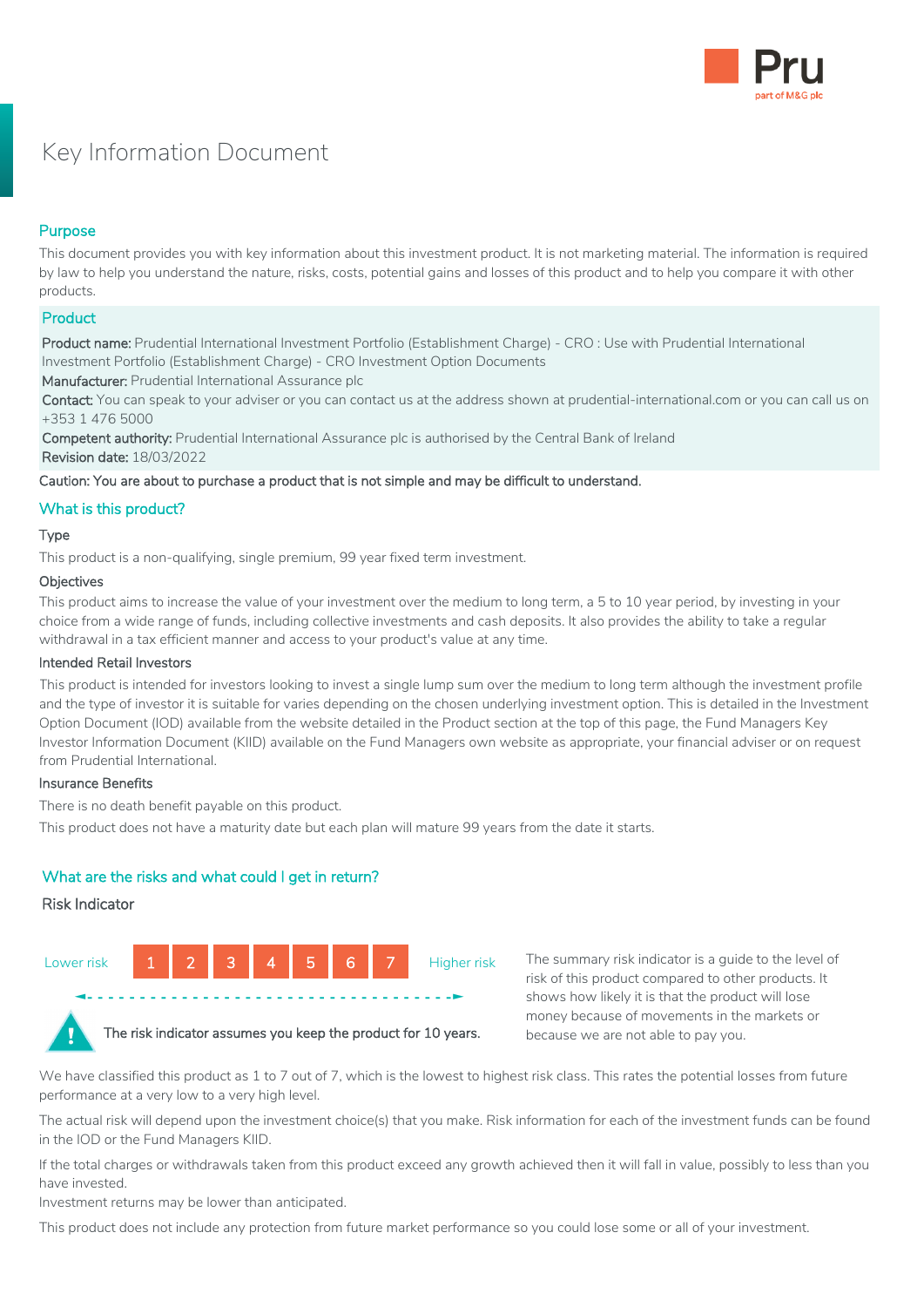If Prudential International Assurance plc is not able to pay you what is owed, you could lose your entire investment.

However, you may benefit from a consumer protection scheme (see the section 'What happens if Prudential International Assurance plc is unable to pay you'). The indicator shown above does not consider this protection.

#### Performance scenarios

The returns on your investment will be dependent upon which fund or funds you choose to invest in. Further details of the possible returns for each investment fund available can be found in the IOD or KIID applicable to each fund.

The IODs show performance scenarios, and this Key Information Document (KID) shows costs, based on an investment of £10,000. The minimum initial investment for this product is £50,000 (or currency equivalent).

The figures shown include all the costs of the product itself, but may not include all the costs that you pay to your adviser or distributor. The figures do not take into account your personal tax situation, which may also affect how much you get back.

## What happens if Prudential International Assurance plc is unable to pay out?

Prudential International exceeds its capital requirements and is financially strong. However, in the unlikely event that Prudential International, the fund manager, Prudential in the UK or the custodian of fund assets should fail to meet their financial obligations, You may face financial loss. Prudential International products will not be covered by a government-backed financial guarantee scheme, including the FSCS in the UK.

#### What are the costs?

The Reduction in Yield (RIY) shows what impact the total costs you pay will have on the investment return you might get. The total costs take into account one-off, ongoing and incidental costs.

The overall costs of the product will depend on the investments chosen and the table below shows what the lower and higher possible costs will be for three different holding periods. The figures include potential early exit penalties and assume that you invest £10,000. Further details of the costs of each of the funds available can be found in the IOD or KIID applicable to each fund.The figures are estimates and may change in the future.

#### Costs over Time

The person selling you or advising you about this product may charge you other costs. If so, this person will provide you with information about these costs, and show you the impact that all costs will have on your investment over time.

| Investment £10.000                  | If you cash in after: |                     |                      |
|-------------------------------------|-----------------------|---------------------|----------------------|
|                                     | 1 vearl               | 5 years             | 10 years (RHP)       |
| Total costs (f)                     | 1,052.92 - 2,239.43   | 4,183.42 - 7,478.81 | 8.384.03 - 13.224.94 |
| Impact on return (RIY) per year (%) | 10.77% - 23.81%       | $9.82\% - 18.95\%$  | 12.82% - 22.24%      |

## Composition of Costs

The table below shows:

• the impact each year of the different types of costs on the investment return you might get at the end of the recommended holding period;

• the meaning of the different cost categories.

| This table shows the impact on return per year (%) |                                       |                   |                                                                                                                                           |  |  |
|----------------------------------------------------|---------------------------------------|-------------------|-------------------------------------------------------------------------------------------------------------------------------------------|--|--|
| One-off costs                                      | Entry costs                           | $0.91\% - 2.96\%$ | The impact of the costs you pay when entering your investment.                                                                            |  |  |
|                                                    | Exit costs                            | $0.00\% - 0.00\%$ | The impact of the costs of exiting your investment when it matures.                                                                       |  |  |
| Ongoing costs                                      | Portfolio transaction costs           | $0.00\% - 1.58\%$ | The impact of the costs of us buying and selling underlying investments<br>for the product.                                               |  |  |
|                                                    | Other ongoing costs                   | 11.91% - 17.27%   | The impact of the costs that are taken each year for managing your<br>investments.                                                        |  |  |
| Incidental costs                                   | $0.00\% - 5.19\%$<br>Performance fees |                   | The impact of the performance fee. Please see the Investment Option<br>Document of your selected investment to determine if this applies. |  |  |
|                                                    | Carried interests                     | $0.00\% - 0.00\%$ | The impact of carried interests. Please see the Investment Option<br>Document of your selected investment to determine if this applies.   |  |  |

The actual costs charged may differ from those illustrated above. Additional costs may be payable if product options are chosen throughout the lifetime of your investment.